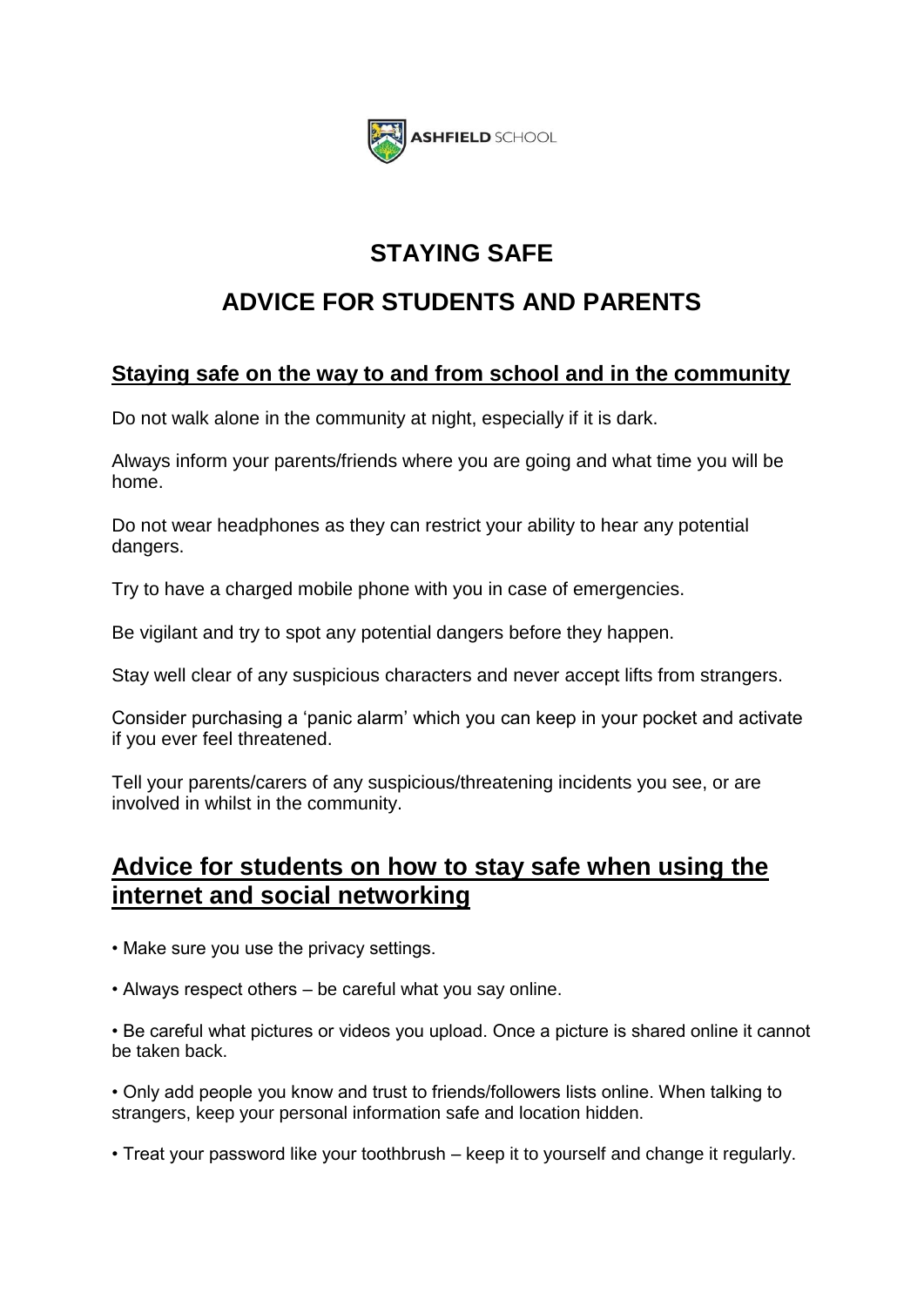- Block the bully learn how to block or report someone who is behaving badly.
- Do not retaliate or reply to offending e-mails, text messages or online conversations.

• Save the evidence. Always keep a copy of offending e-mails, text messages or a screen grab of online conversations and pass to a parent, a carer or a teacher.

• Make sure you tell an adult you trust, for example, a parent, a carer, a teacher, or the anti-bullying co-ordinator or call a helpline like Childline on 08001111 in confidence.

• Most social media services and other sites have a button you can click on to report bullying. Doing this can prevent a bully from targeting you and others in the future. Many services take bullying seriously and will either warn the individual or eliminate his or her account.

• While you are on your mobile phone make sure you also pay attention to your surroundings.

### **Advice for parents and carers on cyberbullying**

#### **Set boundaries**

A good way to supervise children's internet access and set boundaries about what they can and cannot do online is to create an agreement with them. If a child breaks the rules, restrict internet access for an agreed period of time.

Ensure you use the privacy settings, parental controls and built in internet safety features provided by the major internet service providers.

For parents and carers experiencing any internet safety issues with their children, The Parent Zone provides a national helpline service at - help@theparentzone.co.uk and The Parent Zone - help

#### **Being involved and talking to children**

Social Networks have a minimum age restriction, usually age thirteen. Parents should talk to their children about the reasons behind the age restriction as they are there for a reason.

Ensure children and young people feel comfortable about telling their parents things that have happened online. Talking to their children will help parents to understand the ways in which they are using the internet, social media and their mobile phone. Talking to children about responsible behaviour is important as sometimes children who are victims of cyberbullying may also be involved in cyberbullying others. Ensure they know they can go and talk to an adult or parent if they are being bullied and need support. How parents talk to their children will depend on their age. Childnet gives more detailed information about talking to your child and antibullyingpro provides practical advice for parents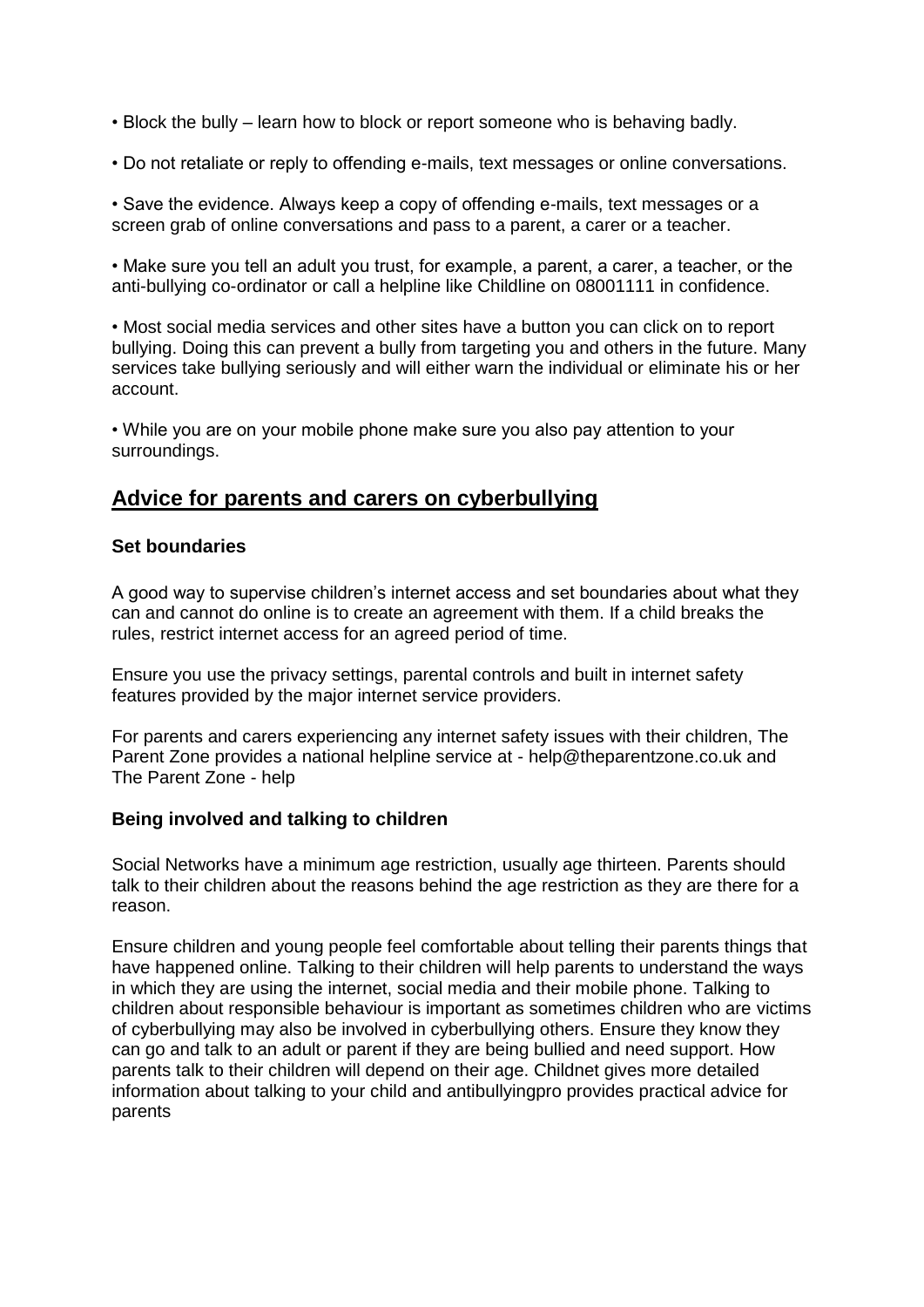### **Possible signs of cyberbullying**

It is not always easy to spot the signs of cyberbullying as it can happen all the time, which is a feature that makes it different from other forms of bullying. Be alert to a change in your child's behaviour, for example:

- Being upset after using the internet or their mobile phone;
- Unwilling to talk or secretive about their online activities and mobile phone use.
- Spending much more or much less time texting, gaming or using social media.

• Many new phone numbers, texts or e-mail addresses show up on their mobile phone, laptop or tablet.

- After texting or being online they may seem withdrawn, upset or outraged.
- Not wanting to go to school and/or avoiding meeting friends and school mates.
- Avoiding formerly enjoyable social situations.
- Difficulty sleeping.
- Low self-esteem.